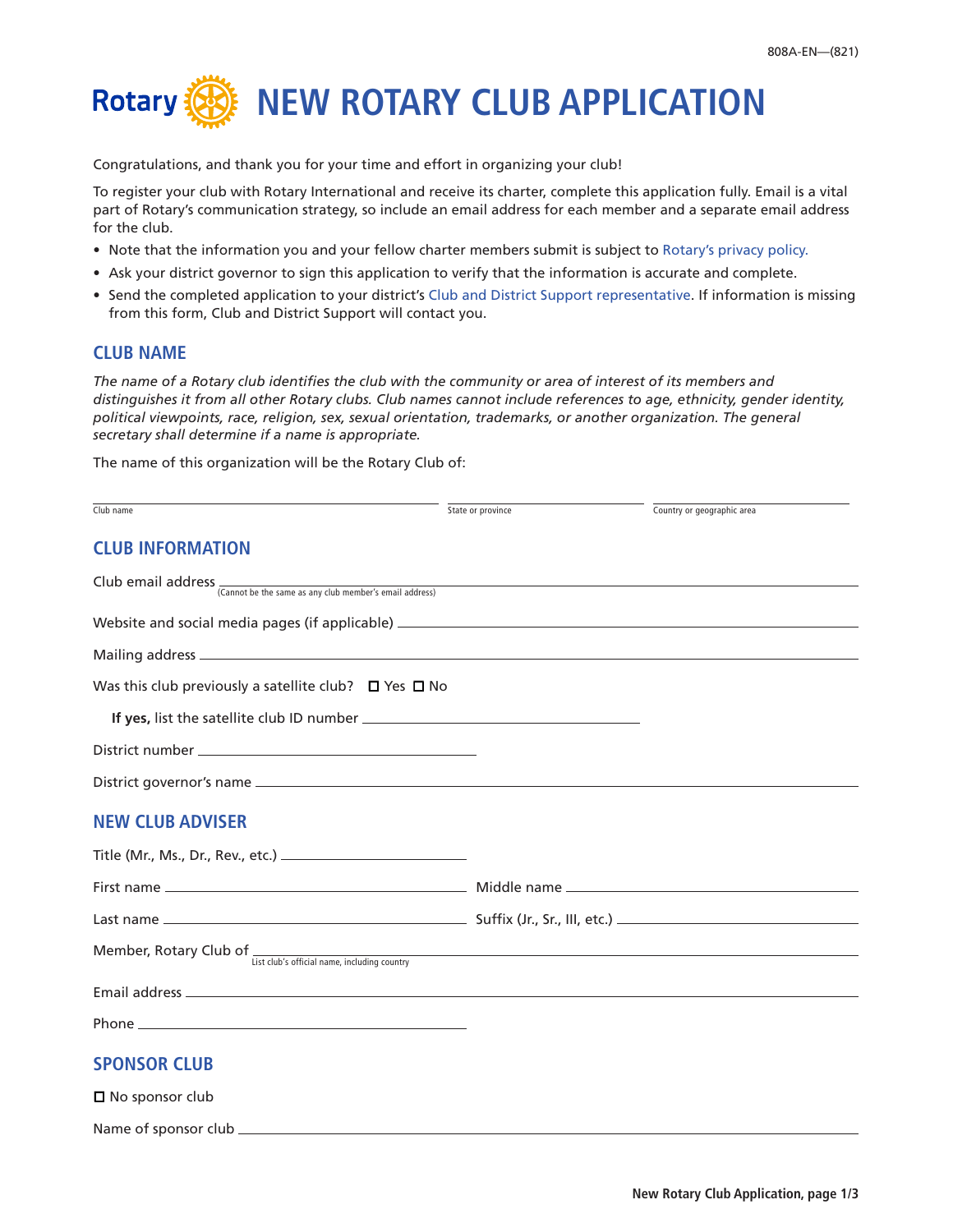# **OFFICER NAMES**

*Each role should be filled by a different person, with the exception of president-elect, who can be the same as the president.*

| $\Box$ Officer will continue in this role next Rotary year, starting 1 July          |  |  |
|--------------------------------------------------------------------------------------|--|--|
|                                                                                      |  |  |
| $\Box$ Officer will continue in this role next Rotary year                           |  |  |
|                                                                                      |  |  |
| $\Box$ Officer will continue in this role next Rotary year                           |  |  |
|                                                                                      |  |  |
| $\Box$ Officer will continue in this role next Rotary year                           |  |  |
|                                                                                      |  |  |
| $\Box$ Officer will continue in this role next Rotary year                           |  |  |
|                                                                                      |  |  |
| □ Officer will continue in this role next Rotary year                                |  |  |
| <b>CLUB CHARTER FEE - PLEASE ATTACH CHECK OR PROOF OF PAYMENT</b>                    |  |  |
| Note that Rotary does not issue invoices for new clubs until the next billing cycle. |  |  |

Number of charter members  $\frac{1}{100}$  x US\$15 =  $\frac{1}{100}$ 

Currency in which the charter fee has been or will be paid, and the total amount

Charter fee is being paid by:

 $\square$  Check  $\square$  Money order  $\square$  Fiscal agent  $\square$  Bank transfer to an RI account outside the U.S.

 $\Box$  Other  $\_\_\_\$ 

If you are paying by check from a country other than the United States, please have the check drafted through a U.S. bank. If you have any questions about payments, contact your [Club and District Support representative](http://www.rotary.org/cds).

## **ROTARY MAGAZINES — SELECT THE APPROPRIATE OPTION FOR YOUR CLUB MEMBERS**

Please indicate each charter member's magazine choice on the charter member list. Here, select one option for the club as a whole:

All of our members will subscribe to *Rotary* magazine.

Total number of subscriptions to *Rotary* magazine's print edition

□ Total number of subscriptions to *Rotary* magazine's digital edition <sub>An email address is needed for each member who requests a digital magazine.</sub>

All of our members will subscribe to the following certified [Rotary regional magazine:](https://my.rotary.org/en/news-media/regional-magazines)

 Members aren't required to subscribe to a Rotary magazine because the club is in Afghanistan, Albania, Armenia, Azerbaijan, Bosnia-Herzegovina, Cambodia, Croatia, Cyprus, Estonia, Georgia, Greece, Hungary, Indonesia, Israel, Kazakhstan, Kosovo, Latvia, Lithuania, Moldova, Mongolia, Montenegro, North Macedonia, Romania, Slovenia, or Tajikistan.